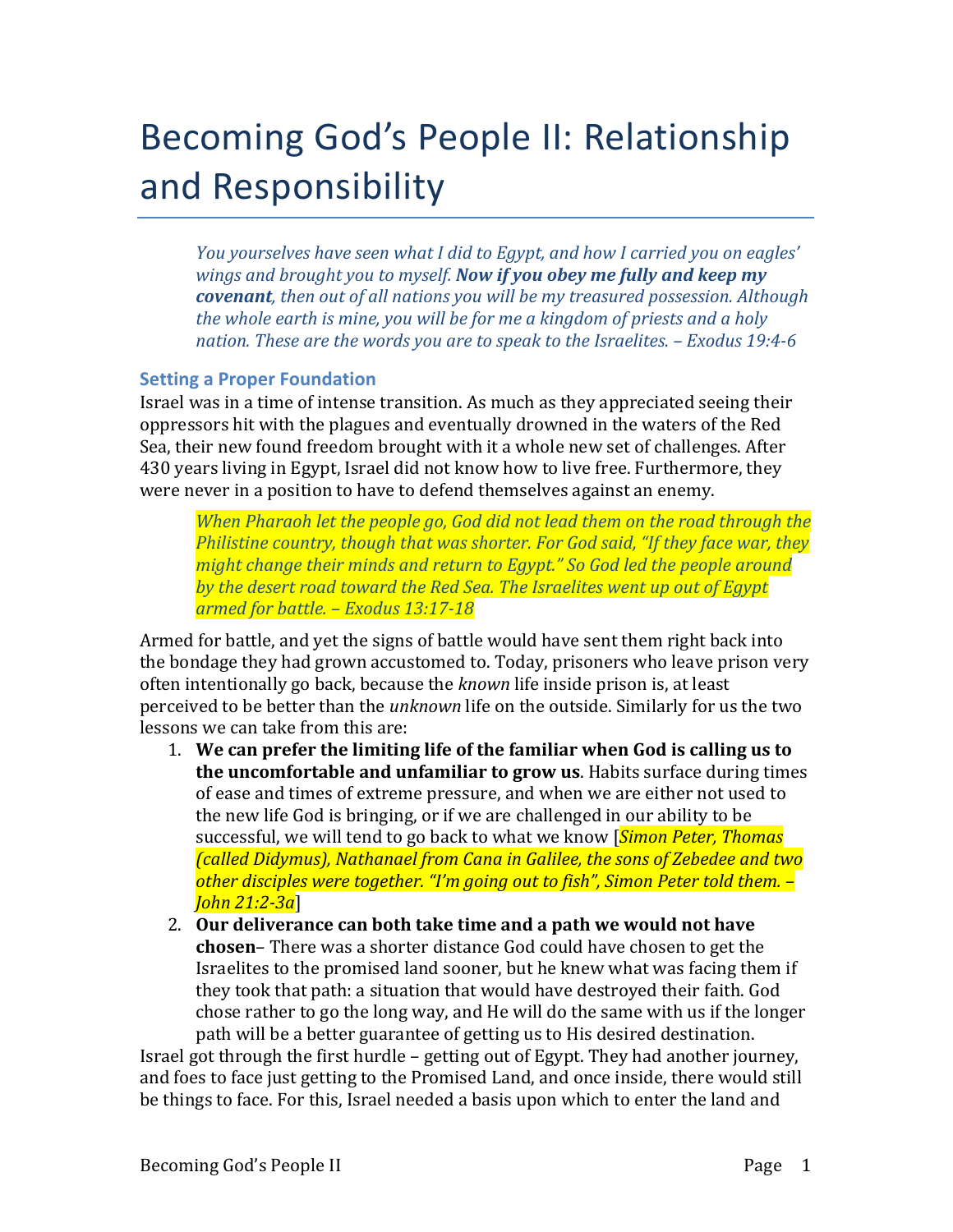succeed. A basis upon which to understand the things they would face, and upon which they would make their decisions. That basis was what God provided in **bringing them into covenant.** 

# **Understanding Covenant**

Although the term "covenant" gets loosely used in modern society, real covenant is hardly understood. Covenant is used as a replacement for a contract, a promise or an agreement, but it is so much more than that. The benefits to understanding covenant are many, not the least of which is understanding some of the more difficult language in scripture. Taken outside of covenant the language can seem harsh, judgmental or exclusive, but in the context of covenant has a completely different meaning.

| Step           | Description                             | Scripture Example                         |
|----------------|-----------------------------------------|-------------------------------------------|
| $\mathbf{1}$   | Exchange Robes - the robe               | And Jonathan made a covenant with         |
|                | represented the "skin" or the person.   | David because he loved him as             |
|                | By putting on the other person's robe,  | himself. Jonathan took off the robe he    |
|                | you were effectively saying that you    | was wearing and gave it to David,         |
|                | were "in" the other person, and they    | along with his tunic, and even his        |
|                | in you.                                 | sword, his bow and his belt - I           |
|                |                                         | Samuel 18:3-4                             |
| $\overline{2}$ | Exchange Belts - The belt was both      | See above                                 |
|                | the covering for the core of the        |                                           |
|                | person (the spirit) and the holder for  |                                           |
|                | any weapon the person had. In           |                                           |
|                | exchanging the belt (and weapons        |                                           |
|                | included) you were giving your          |                                           |
|                | protection to the person, covering      |                                           |
|                | them in every area                      |                                           |
| 3              | Cut the covenant - an animal is         | Abram brought all these to him, cut       |
|                | sacrificed, cut into pieces and laid on | them in two and arranged the halves       |
|                | the ground. All covenants are made      | opposite each other. The birds            |
|                | with a sacrifice, and no covenant is    | however he did not cut in half -          |
|                | made without blood. Blood               | Genesis 15:10                             |
|                | represents life, and covenants are      |                                           |
|                | only made through the full dedication   | In the case of a will, it is necessary to |
|                | (giving) of one's life                  | prove the death of the one who made       |
|                |                                         | it because a will is in force only when   |
|                |                                         | somebody has died. It never takes         |
|                |                                         | effect while the one who made it is       |
|                |                                         | living. That is why even the first        |
|                |                                         | covenant was not put into effect          |
|                |                                         | without blood - Hebrews 9:16-18           |

One of the best ways to understand covenant is to look at a covenant ceremony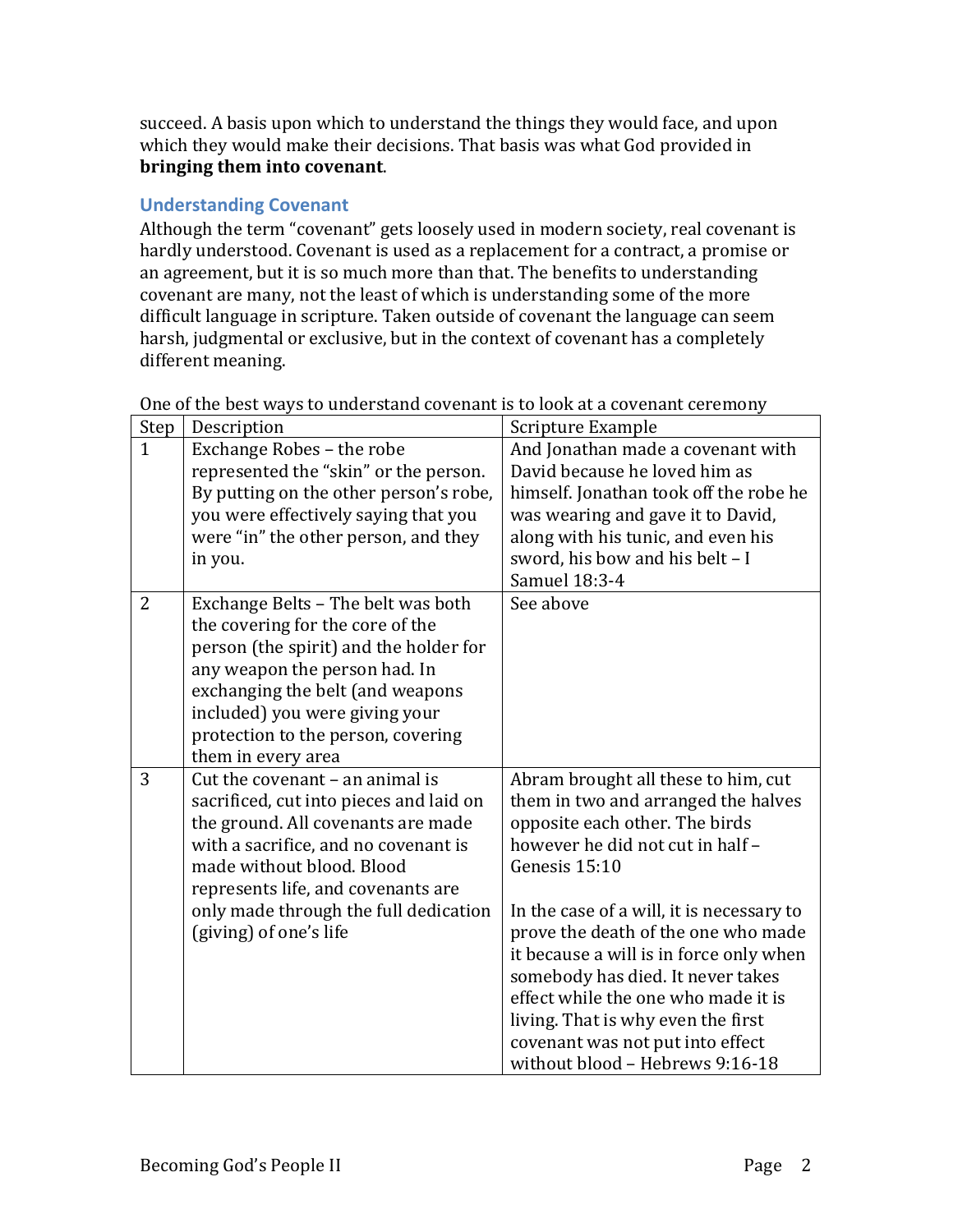| Step | Description                                                                 | Scripture Example                                                          |
|------|-----------------------------------------------------------------------------|----------------------------------------------------------------------------|
| 4    | Mingling of blood - this can occur                                          | When the sun had set and darkness                                          |
|      | with either the blood of the animal,                                        | fallen, a smoking firepot with a                                           |
|      | each other's blood, or both. In the                                         | blazing torch appeared and passed                                          |
|      | case of the animal, the pieces that                                         | between the pieces - Genesis 15:17                                         |
|      | have been cut and placed on the                                             |                                                                            |
|      | ground have the blood flowing from                                          |                                                                            |
|      | them, and the covenant parties walk                                         |                                                                            |
|      | between the pieces in figure 8                                              |                                                                            |
|      | fashion. Doing so, they not only go in                                      |                                                                            |
|      | and out of the pieces, but they stand                                       |                                                                            |
|      | in the blood of the mingled pieces, so                                      |                                                                            |
|      | there is a blending of the blood. In the                                    |                                                                            |
|      | case of the individuals, they would                                         |                                                                            |
|      | cut either hand or arm and clasp                                            |                                                                            |
|      | them together to mingle the blood.                                          |                                                                            |
|      | This represented the oneness of the                                         |                                                                            |
|      | two individuals                                                             |                                                                            |
| 5    | Terms of the Covenant - the parties,                                        | But Ruth replied, "Don't urge me to                                        |
|      | usually the stronger party would                                            | leave you or to turn back from you.                                        |
|      | state the history that brought them to                                      | Where you go I will go, and where                                          |
|      | the place of covenant and/or speak of                                       | you stay I will stay. Your people will                                     |
|      | the character of the parties coming                                         | be my people and your God my God.                                          |
|      | into covenant. Then while walking                                           | Where you die I will die, and there I                                      |
|      | through the pieces each party would                                         | will be buried. May the Lord deal                                          |
|      | state the responsibilities, or terms of                                     | with me, be it ever so severely, if even                                   |
|      | the covenant, and would declare the                                         | death separates me from you." - Ruth                                       |
|      | penalty for breaking the covenant.                                          | 1:16-17                                                                    |
|      | The penalty was usually something                                           |                                                                            |
|      | like "may God do to me what was                                             | Also look at Deuteronomy chapters 5-                                       |
|      | done to this animal if I break this                                         | 8                                                                          |
|      | covenant                                                                    |                                                                            |
| 6    | Exchanging Names - Each individual<br>would take part of each other's name. | Then He said, "I am the God of your<br>father, the God of Abraham, the God |
|      | In most situations the lesser party in                                      | of Isaac and the God of Jacob." At this                                    |
|      | the covenant would "wear" the name                                          | Moses hid his face because he was                                          |
|      |                                                                             | afraid to look at God. - Exodus 3:6                                        |
|      | of the greater more prominently, but<br>the greater would also be known by  |                                                                            |
|      | the individual                                                              | I will walk among you and be your                                          |
|      |                                                                             | God, and you will be my people. -                                          |
|      |                                                                             | Leviticus 26:12                                                            |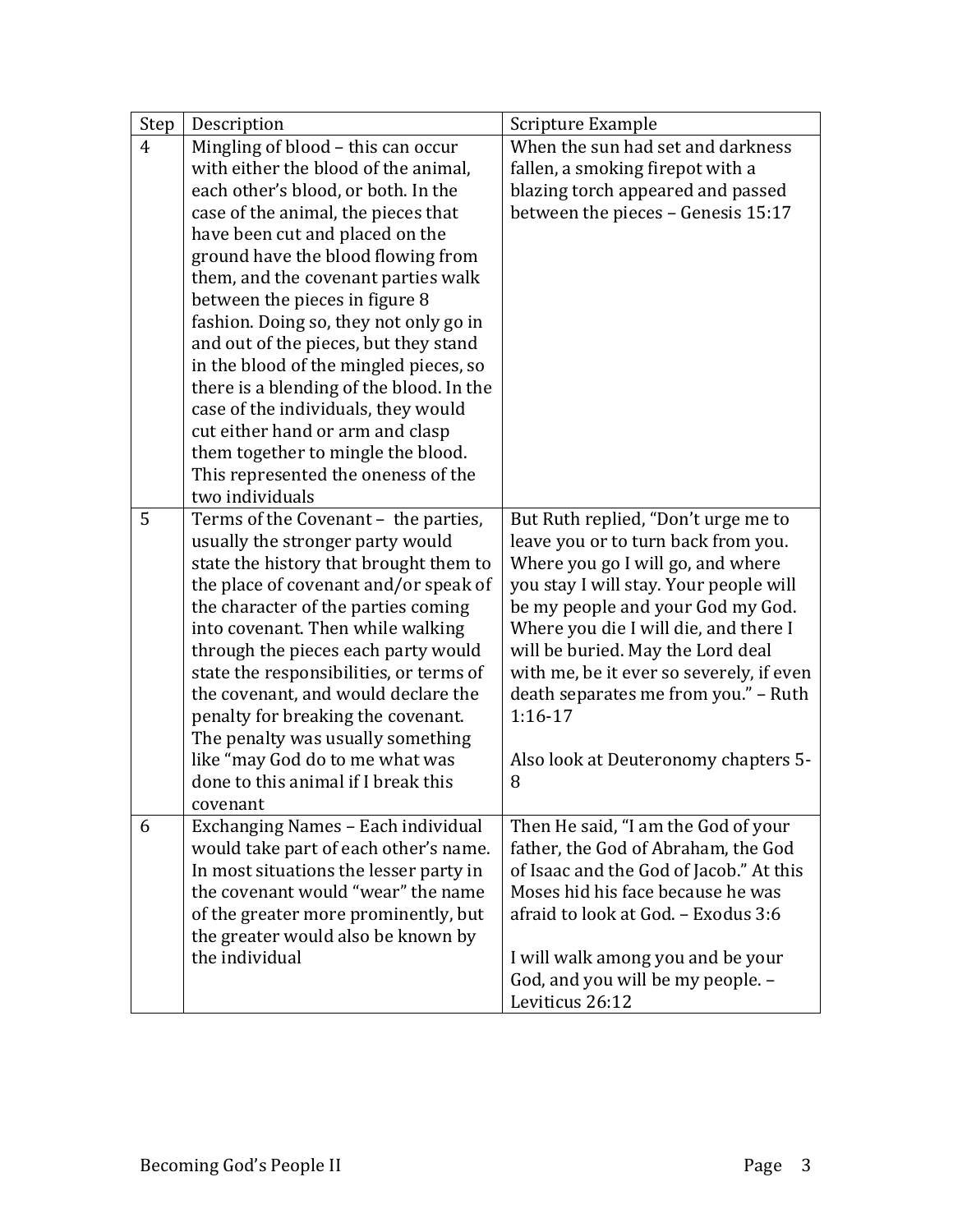| Step | Description                            | Scripture Example                        |
|------|----------------------------------------|------------------------------------------|
| 7    | Covenant sign - a mark or scar made    | I have set a rainbow in the clouds,      |
|      | in the body that would not be          | and it will be the sign of the covenant  |
|      | removed. This mark forever             | between me and the earth. - Genesis      |
|      | identified you as a person in          | 9:13                                     |
|      | covenant. The stronger the covenant,   |                                          |
|      | the bigger the scar. Some tribes have  | You are to undergo circumcision, and     |
|      | been known to make a cut along their   | it will be the sign of the covenant      |
|      | entire torso and fill the cut with     | between me and you. - Genesis 17:11      |
|      | gunpowder so it would never fully      |                                          |
|      | heal, and display the wound proudly    |                                          |
|      | as a sign they were in covenant with a |                                          |
|      | powerful king                          |                                          |
| 8    | Witness – Covenants were always        | "See!" he said to all the people. "This  |
|      | made in the presence of witnesses, so  | stone will be a witness against us. It   |
|      | there was accountability for the       | has heard all the words the Lord has     |
|      | covenant. The witness could be other   | said to us. It will be a witness against |
|      | people, or a monument set up.          | you if you are untrue to your God. -     |
|      |                                        | oshua 24:27                              |

\**the entire chapter of Joshua 24 is a great example of a covenant ceremony*

## **No Not Negative**

Why so graphic? Why so much blood, so many harsh conditions? Why would anyone enter a covenant that could be considered so scary? Believe it or not, the covenant was not negative. It was completely symbolic of **how strongly each party was willing to commit to each other.** While the conditions for breaking the covenant were horrendous, they only served to show that the individuals had no intent of breaking it, and would do everything in their power, up to and including death before the covenant would be broken. **Covenants are about enduring** relationship, about commitment to each other that is enforced with **everything each person has.** Henry Clay Trumbull in his book, The Blood *Covenant: A Primitive Rite and its Bearing on Scripture* writes of the Dayaks of Borneo: 

Yet again, this covenant of blood friendship is found in different parts of Borneo. In the days of Mr. Ellis, the Rev. W. Medhurst, a missionary of the London Missionary Society, in Java described it in reporting a visit to the Dayaks of Borneo, by one of his assistants together with a missionary of the Rhenish Missionary Society.

Telling of the kindly greeting given to these visitors at a place called Golong he says that the natives wished to establish a fraternal agreement with the missionaries, on condition that the latter should teach them the ways of God. The travelers replied that if the Dayaks became disciples of Christ they would be constituted the brethren of Christ without any formal compact. The Dayaks however insisted that the travelers should enter a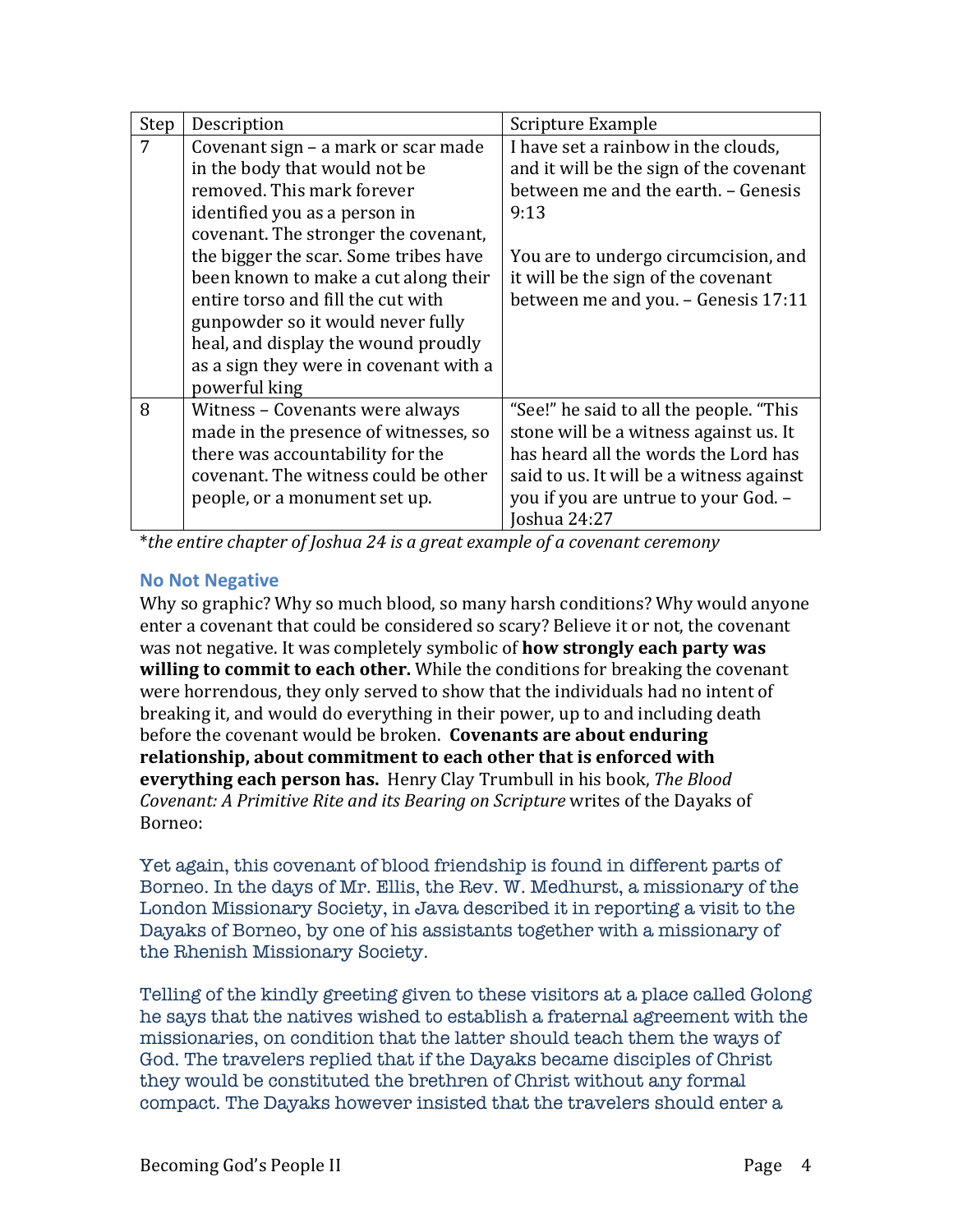compact with them according to the custom of the country, by means of blood. The missionaries were startled by this thinking that the Dayaks meant to murder them and committed themselves to their Heavenly Father, praying that whether living or dying, they might lie at the feed of their savior. It appears, however that it is the custom of the Dayaks, **when they enter into a covenant to draw a little blood from the arms of the covenanting parties and having mixed it with water, each to drink in this way the blood of the other**. Mr. Barenstein [one of the missionaries] having consented [for both] to the ceremony, they all took off their coats and the two officers came forward with small knives to take a little blood out of the arm of each of them. This being mixed together in 4 glasses of water , they drank severally each from the glass of the other , after which they joined hands and kissed. The people then came forward and made obeisance (bowed) to the missionaries as the friends of the Dayak king crying out with loud voices "let us be friends and brethren forever, and may God help the Dayaks to obtain the knowledge of God from the missionaries!" The two chiefs then said, "Brethren, **be not afraid to dwell with us** for we will do you no harm; **and if others wish to hurt you we will defend you with our life's blood and die ourselves ere you be slain**. God be witness and this whole assembly be witness that this is true. " Whereupon the whole company shouted, "Balaak!" or "Good, Be it so!"

Dwelling, protection, strength, sacrifice, and giving all – this is what a covenant is all about. It is for this reason that **the stronger party almost always initiates the covenant.** The lesser party can enter into the covenant and has responsibility within the covenant, but the **life within the covenant** is maintained by the stronger party. In the case of the missionaries to Borneo, they offered what they could, which was a means to God, but they could not offer protection from the enemies of the Dayaks. The Dayaks on the other hand were able to ensure safety and life for the missionaries, and because of this initiated the covenant.

Notice the language of the Dayaks, and think about the language God uses for us: *if* others wish to hurt you, we will defend you with our life's blood, and die ourselves ere *you be slain.* This is standard language in covenant, allowing us to understand the sacrifice of Jesus. For the Israelites coming out of Egypt God's covenant to them would have ensured them of safe passage, protection, and provision as they went through the wilderness and settled in the Promised Land.

#### **Understanding Obedience**

*Jesus said to them, "The kings of the Gentiles lord it over them, and those who exercise authority over them call themselves Benefactors. But you are not to be like that. Instead, the greatest among you should be like the youngest, and the one who rules like the one who serves." – Luke 22:25-26*

Obedience is a dirty word in modern society. It conjures up images of bondage, restriction, denial and oppression. People use commands of obedience for their own benefit (*you have to obey me because I am* \_\_\_\_\_). The commandments of God are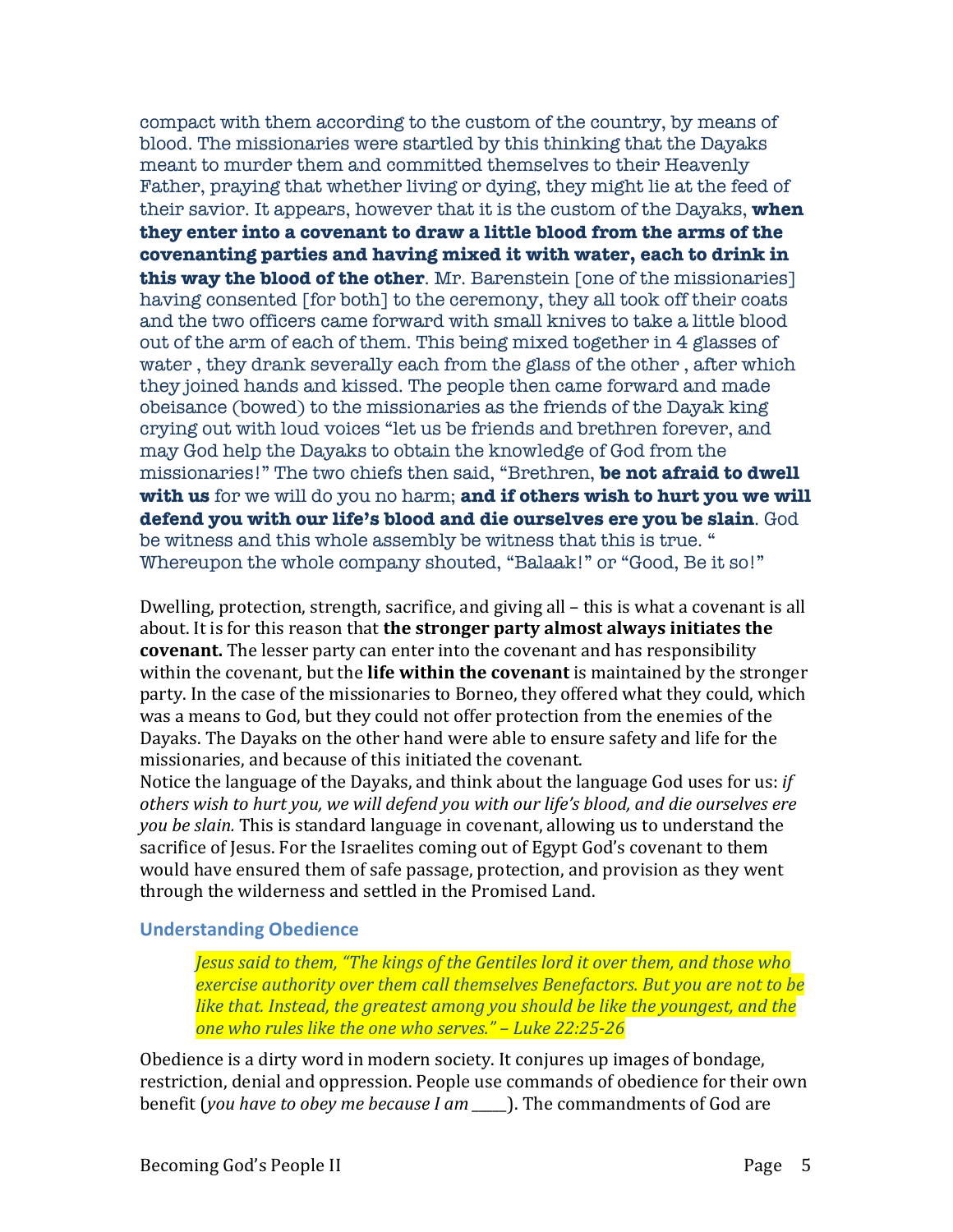seen as irrelevant because we see them in light of a "Pharaoh complex", not a covenant reality. Therefore, we hold loosely to anything having to do with obedience, preferring a language of grace. Obedience and grace, however, are not mutually exclusive, nor are they polar opposites, when seen in light of covenant.

# When reciting the terms of the covenant, **both parties** had responsibility to each other

*Therefore take care to follow the commands, decrees and laws I give you today. If* you pay attention to these laws and are careful to follow them, then the Lord *your God will keep his covenant of love with you as he swore to your ancestors. He* will love you and bless you and increase your numbers. He will bless the fruit *of your womb, the crops of your land – your grain, new wine and olive oil – the calves of your herds and the lambs of your flocks in the land he swore to your ancestors to give you.* – *Deuteronomy* 7:11-13

Obedience then is wrapped up in the life of the covenant  $-$  it is an outflow of the covenant, and the lesser party's means of realizing the continued blessing of the covenant. Consider the athlete who is under the tutelage of a coach. The better the coach, the more the coach can demand obedience from the athlete, not because the coach wants to limit the athlete, but so the athlete can optimize their **performance**. The athlete willingly submits to the requirements of the coach, knowing that it is for the athlete's benefit. Similarly, God promises life and blessing for those who obey – not a limited restricted life, but an optimized life.

*The thief comes only to steal, kill and destroy; I have come that they may have life, and have it to the full.* – *John 10:10* 

*Now what I am commanding you today is not too difficult for you or beyond your reach.* It is not up in heaven, so that you have to ask, "Who will ascend into *heaven to get it and proclaim it to us that we may obey it?" Nor is it beyond the* **sea, so that you have to ask, "Who will cross the sea to get it and proclaim it to** us so that we may obey it?" No, the word is very near you; it is in your mouth and in your heart so you may obey it. See, I set before you today life and *prosperity, death and destruction. For I command you today to love the Lord your God, to walk in obedience to him, and to keep his commands, decrees and laws;* then you will live and increase, and the Lord your God will bless you in *the land you are entering to possess. – Deuteronomy 30:11-16*

God was in effect telling Israel, *I know what it takes to get you to the Promised Land* and to give you the life you deserve, but you have to trust me in this. Let me take the *lead and do what I say, for I won't steer you wrong.* 

# **Mingled Blood, Mingled Language, Mingled Life**

Obedience and keeping covenant are not separate. They are both part of covenant life that is held together by our trust in God who keeps covenant. God reestablished his covenant with Israel after they left Egypt, but before they got to their destination, as he wanted a people who could live in relationship with Him, regardless of their situation or surroundings.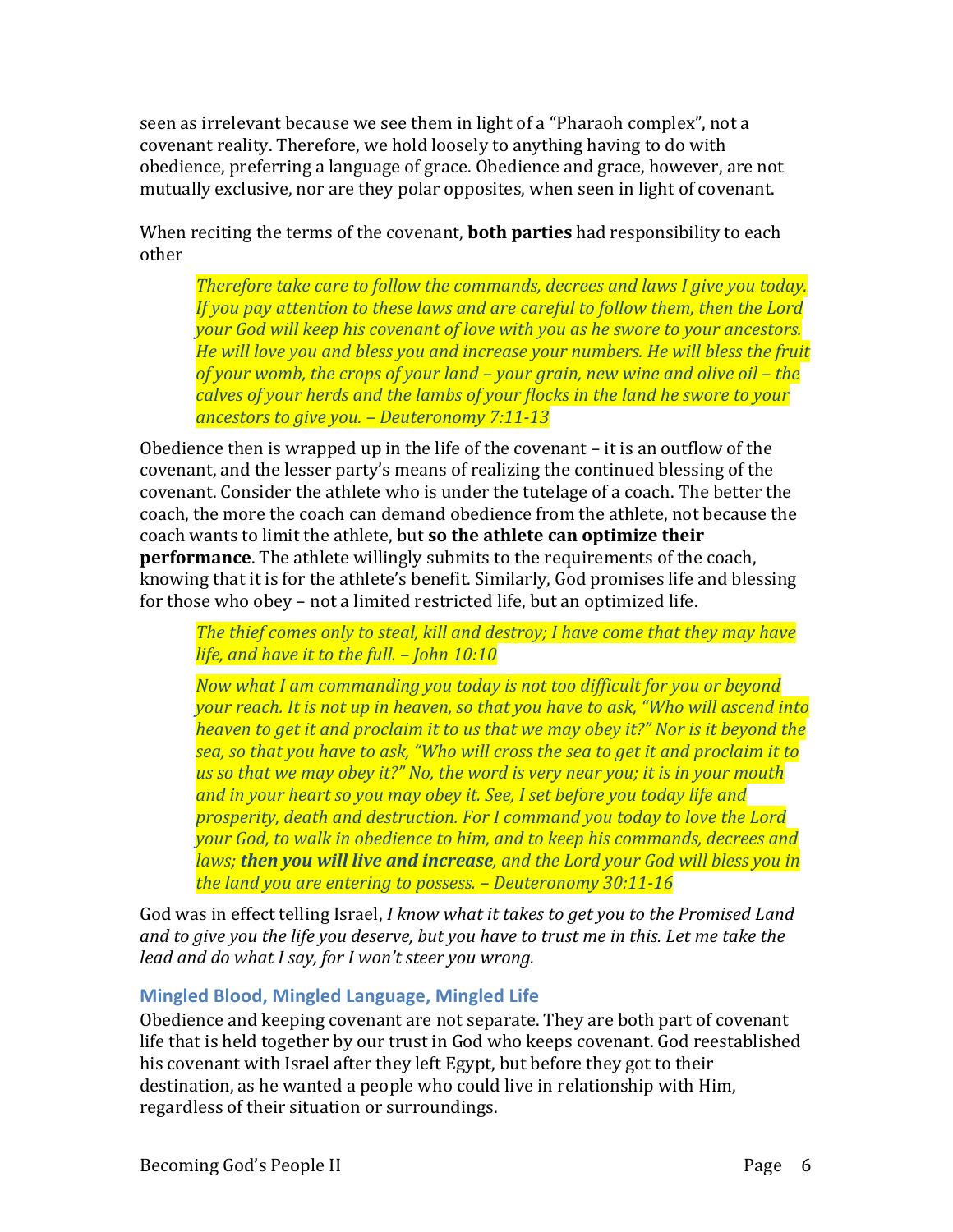*I* know what it is to be in need, ands I know what it is to have plenty. I have *learned the secret of being content in any and every situation, whether well fed* or hungry, whether living in plenty or in want. I can do all this through him *who gives me strength.* – *Philippians 4:12-13* 

Paul could say this not just because he had experienced things and gotten through them, but because he knew where his strength came from  $-$  a God who keeps, or *keeps* watch over (guards) his covenant. This is what God wanted for Israel as they prepared to go into their new life: a people fully identifying with God, resting in His power and commitment to them, and fully believing in the life of promise He desired to give. This would be the foundation to Israel being a sign to the rest of the world, not of their goodness or righteousness, but of God's desire for all to come to him. God's desire for us is the same: for us to walk in covenant with Him, and thus to experience "life to the full", having that life to be a witness to the world of a God who loves and desires relationship with all people.

## **Introspection**

- Where have you chosen the "familiar and comfortable" instead of the unfamiliar and uncomfortable path? What caused you to go back? Is there fear about choosing the unfamiliar?
- Has the Bible and/or Christianity seemed to be more "law-based" than "lifebased"? Have you felt pressured to follow the commands for fear of punishment or curse?
- What does understanding covenant do to your understanding of God's heart for you? Do you believe that God has a positive destiny for you?
- Have you felt that you were doing the "following God thing" in your own strength? Does following God sometimes feel like more of a burden than it's worth?
- Do you think the dreams/desires you have are actually achievable? What would it take to make them happen? Is God strong enough and dedicated enough to fulfill those dreams / desires?
- Does your path to destiny seem to be taking too long? How do you feel about God who is taking you down a path that others don't seem to have to take?

### **Call to Action**

- Look at a relationship you have in your life that should be a covenant relationship. Reach out to that person and reestablish it as a covenant, understanding the commitment it will take to maintain that covenant.
- Spend time with God regarding the path He has you on. Confess your heart about where He has you and commit yourself to trust His direction
- Ask God to reveal one area where you have rejected obedience, and repent of that rejection. Ask God to help you bring that area under the life of His covenant so you can follow it with joy.